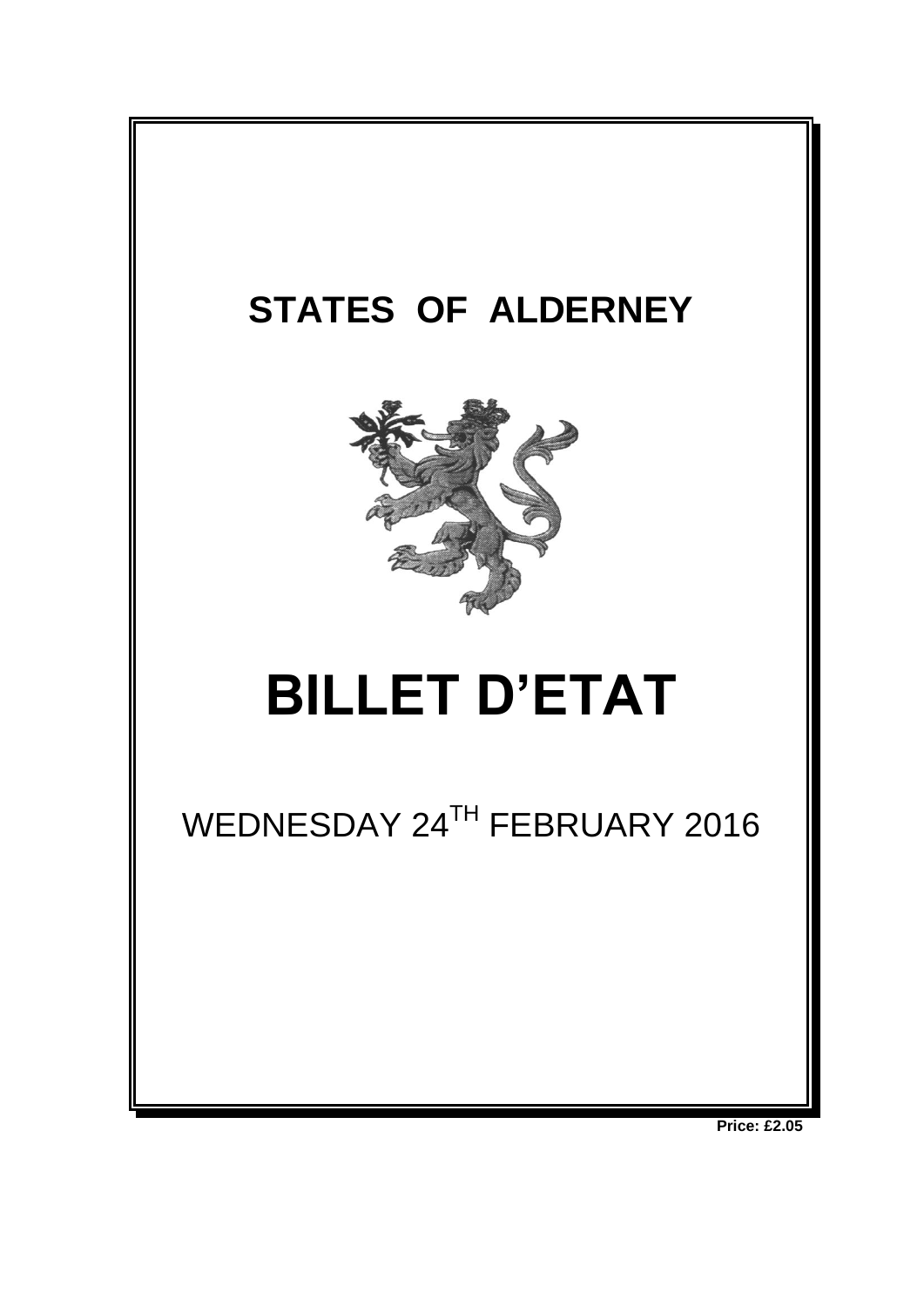# **STATES OF ALDERNEY**

# **BILLET D'ETAT**

## **FOR WEDNESDAY 24TH FEBRUARY 2016**

Members of the States:

I have the honour to inform you that the Meeting of the States will be held at 5:30 pm on Wednesday 24th February 2016. This will be preceded by the People's Meeting, which will be held on Wednesday 17<sup>th</sup> February 2016 at 7:00 pm in the Island Hall.

> W Stuart Trought President

### **Item l Chief Pleas**

Persons whose names are included on the Register of Voters and who have given due notice will address the States on matters of public interest.

### **Item II Review of The Financial Relationship between Guernsey and Alderney**

#### **The following letter was received by Mr McDowall, Chairman of the Policy and Finance Committee:-**

"A Policy Letter entitled "The Review of the Financial Relationship between Guernsey and Alderney" dated 30<sup>th</sup> November 2015 from the Chief Minister, Deputy J Le Tocq, is being considered at the meeting of the Guernsey States of Deliberation at its meeting on the 16<sup>th</sup> February 2016.

I would be grateful if you would place a copy of the Policy Letter entitled "The Review of the Financial Relationship between Guernsey and Alderney" before the next meeting of the States of Alderney with an appropriate proposition.

> Mr R McDowall Chairman

**The States of Alderney is asked to note the Policy Letter "The Review of the Financial Relationship between Guernsey and Alderney" being considered by the States of Deliberation and subject to the approval of the report and proposals contained therein by the States of Deliberation to direct the Policy and Finance Committee to prepare a project plan to implement the proposals so that they have effect in Alderney.**